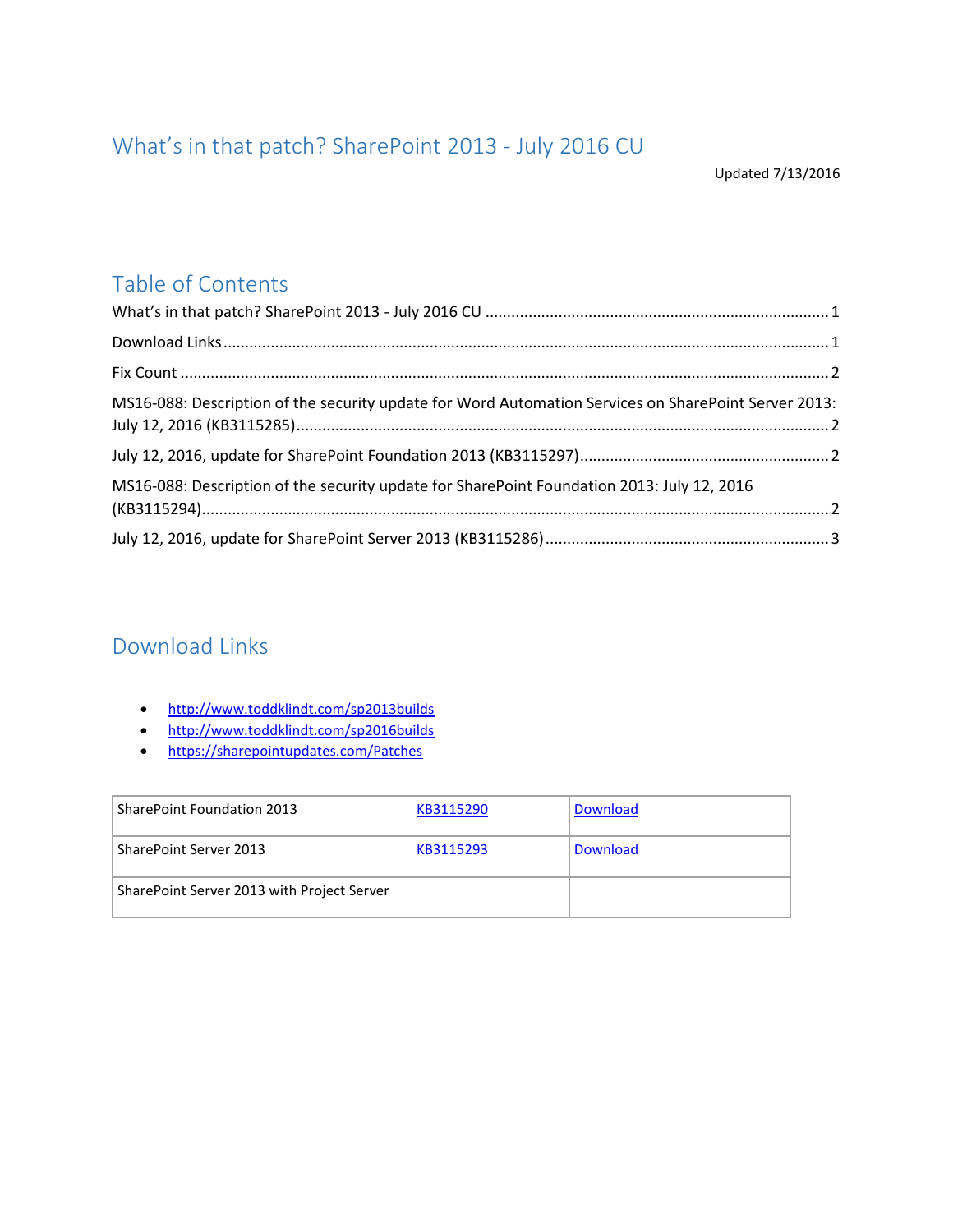#### <span id="page-1-0"></span>Fix Count

| КB                                                                                    | <b>Fix Count</b> |
|---------------------------------------------------------------------------------------|------------------|
| MS16-088: Description of the security update for Word Automation Services on          |                  |
| SharePoint Server 2013: July 12, 2016 (KB3115285)                                     |                  |
|                                                                                       |                  |
| July 12, 2016, update for SharePoint Foundation 2013 (KB3115297)                      | 3                |
| MS16-088: Description of the security update for SharePoint Foundation 2013: July 12, |                  |
| 2016 (KB3115294)                                                                      | 10               |
| July 12, 2016, update for SharePoint Server 2013 (KB3115286)                          |                  |
|                                                                                       | 14               |
|                                                                                       |                  |
|                                                                                       | 28               |

## <span id="page-1-1"></span>MS16-088: Description of the security update for Word Automation Services on SharePoint Server 2013: July 12, 2016 (KB3115285)

This security update contains improvements and fixes for the following nonsecurity issues:

 When you save a document as a .pdf file in Word 2013, invisible tables and text are displayed in the .pdf file.

<span id="page-1-2"></span>July 12, 2016, update for SharePoint Foundation 2013 (KB3115297)

Translates some terms in multiple languages to make sure that the meaning is accurate.

Fixes the following issues:

- When you try to enter text for tag in the tagging UI for a new SharePoint site, the tagging UI dialog box isn't sized correctly. After you install this update, text will be visible as in any other text boxes.
- Screen readers read the attachment icon in a custom list as "Attach16" instead of "Attachments."

# <span id="page-1-3"></span>MS16-088: Description of the security update for SharePoint Foundation 2013: July 12, 2016 (KB3115294)

This security update contains improvements and fixes for the following nonsecurity issues:

- Updates SharePoint to reflect recent changes to the Cairo time zone.
- If a SharePoint Server 2013 workflow uses the **Send an email** action to send an email message, the images in the rich text field of the email message aren't displayed.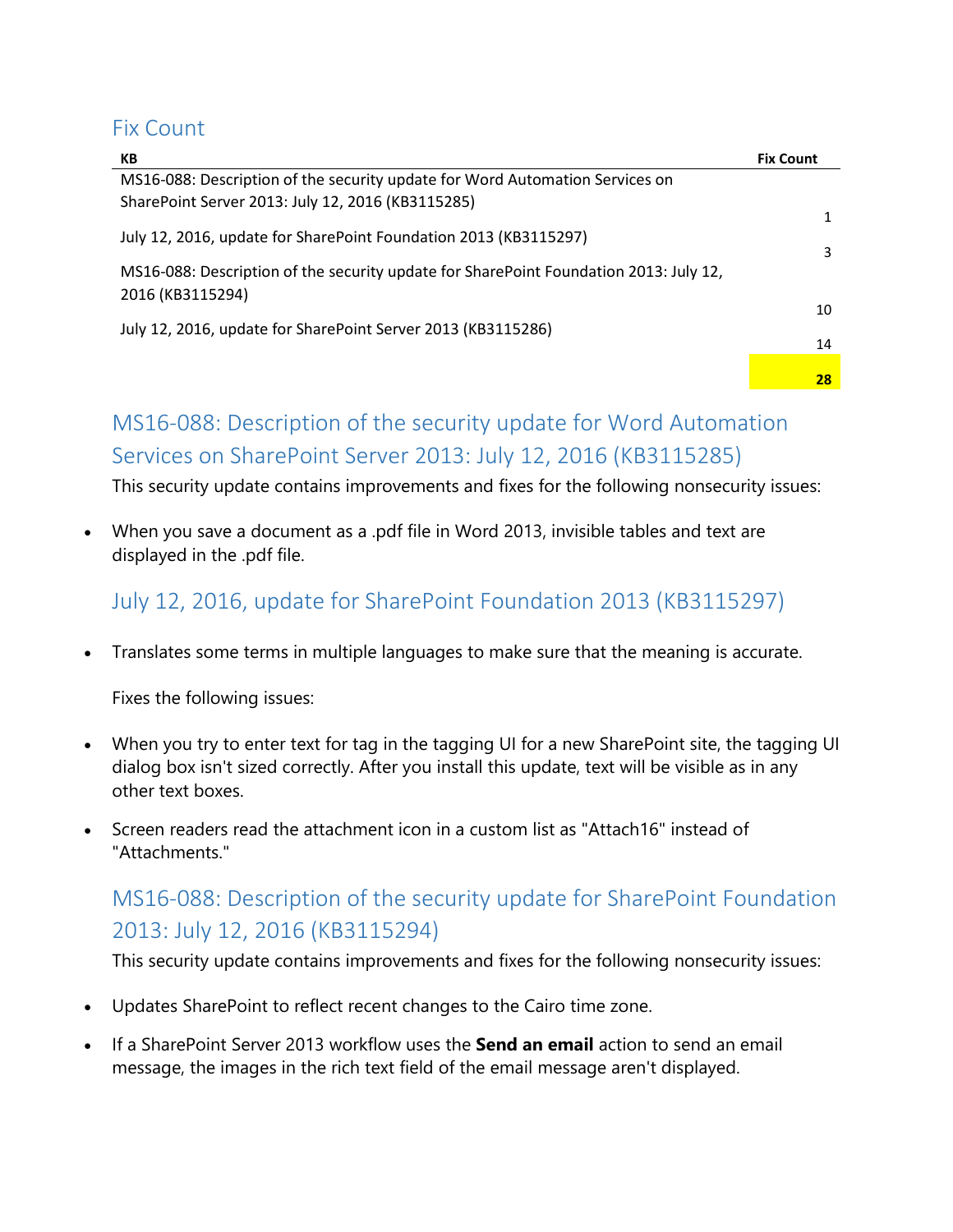- Assume you start a workflow and try to assign the workflow to a user. When you search for a user by using the display name in the people picker control, you receive the "no exact match" error message that's expected to force confirmation of the match, but the returned entity is invalid.
- When you expand or collapse a summary task that contains many subtasks, you receive the following error message:

unable to get property 'callbacks' of undefined or null reference.

- When you drag-and-drop a file in which the file name has special characters to a document library, the status keeps spinning and the status is never updated.
- The preview view of a custom list doesn't display user fields correctly.
- Screen readers can't detect the state of ribbon toggle buttons.
- If a user posts a large picture on community discussion board and it exceeds the post body width, the large picture is truncated and the user can't see the **Reply** button.
- Screen readers read the attachment icon in a custom list as "Attach16" instead of "Attachments."
- You can't use a site template that has an empty folder to create sites.

### <span id="page-2-0"></span>July 12, 2016, update for SharePoint Server 2013 (KB3115286)

- Translates some terms in multiple languages to make sure that the meaning is accurate.
- Adds the [hybrid extensible app launcher](https://support.office.com/en-us/article/The-extensible-hybrid-app-launcher-617a7cb5-53da-4128-961a-64a840c0ab91) to help users seamlessly navigate between SharePoint 2013 and Office 365. [Learn how to enable this feature.](http://go.microsoft.com/fwlink/?LinkId=820763)
- Fixes the following issues:
- When you use a dedicated search service account, fuzzy name search doesn't work because of permission issues.
- Files on Cloudberry drives can't be indexed so that you can't search for files.
- PDF documents that use Type3 fonts aren't searchable so that the PDF parser can't process Chinese PDF documents.